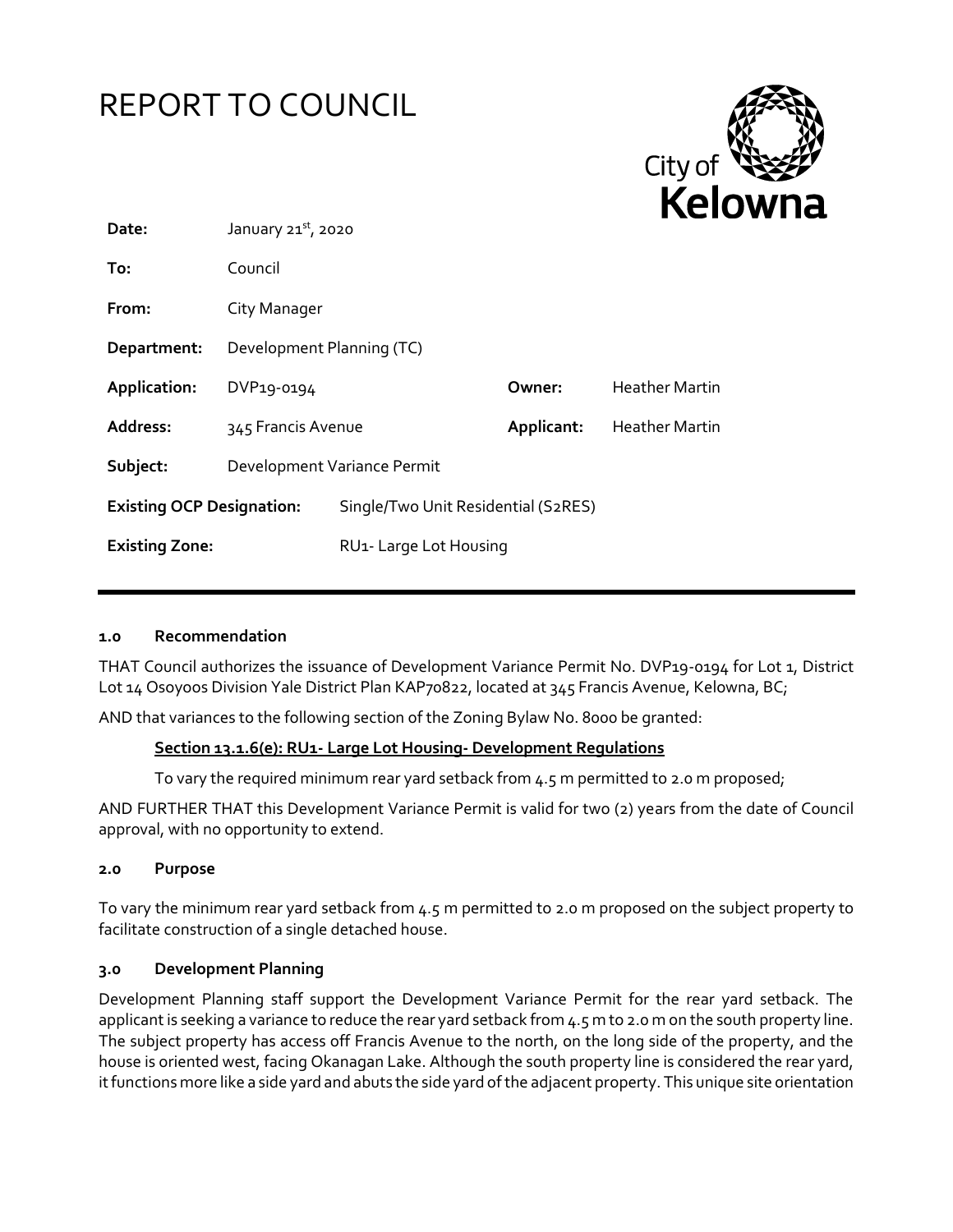is the reason for the requested variance, and staff do not anticipate negative impacts on the adjacent property.

## **4.0 Proposal**

### 4.1 Project Description

The proposal is to vary the rear yard setback on the south property line from  $4.5$  m required to 2.0 m proposed. The variance is to accommodate the construction of a new two-storey house with a secondary suite. The existing house will be demolished, and a new house constructed. The proposed house has been designed with no windows or balconies directly adjacent to the existing house to the south to help with any potential privacy concerns.

## 4.2 Site Context

The subject property is zoned RU1 and has a future land designation of S2RES – Single / Two Unit Residential. The property is located on Francis Avenue, near the intersection with Abbott Street. The property is oriented towards the Okanagan Lake, however the property is technically not lakefront, as the city owns the adjacent lakefront property. The surrounding area is characterized by single family residential development.

Specifically, adjacent land uses are as follows:

| <b>Orientation</b> | Zoning                             | <b>Land Use</b>            |
|--------------------|------------------------------------|----------------------------|
| North              | RU6- Two Dwelling Housing          | Two Unit Dwelling (Duplex) |
| East               | RU <sub>1</sub> -Large Lot Housing | Single Unit Dwelling       |
| South              | RU <sub>1</sub> -Large Lot Housing | Single Unit Dwelling       |
| West               | RU <sub>1</sub> -Large Lot Housing | City-Owned Beach Property  |

## **Subject Property Map:** 345 Francis Avenue